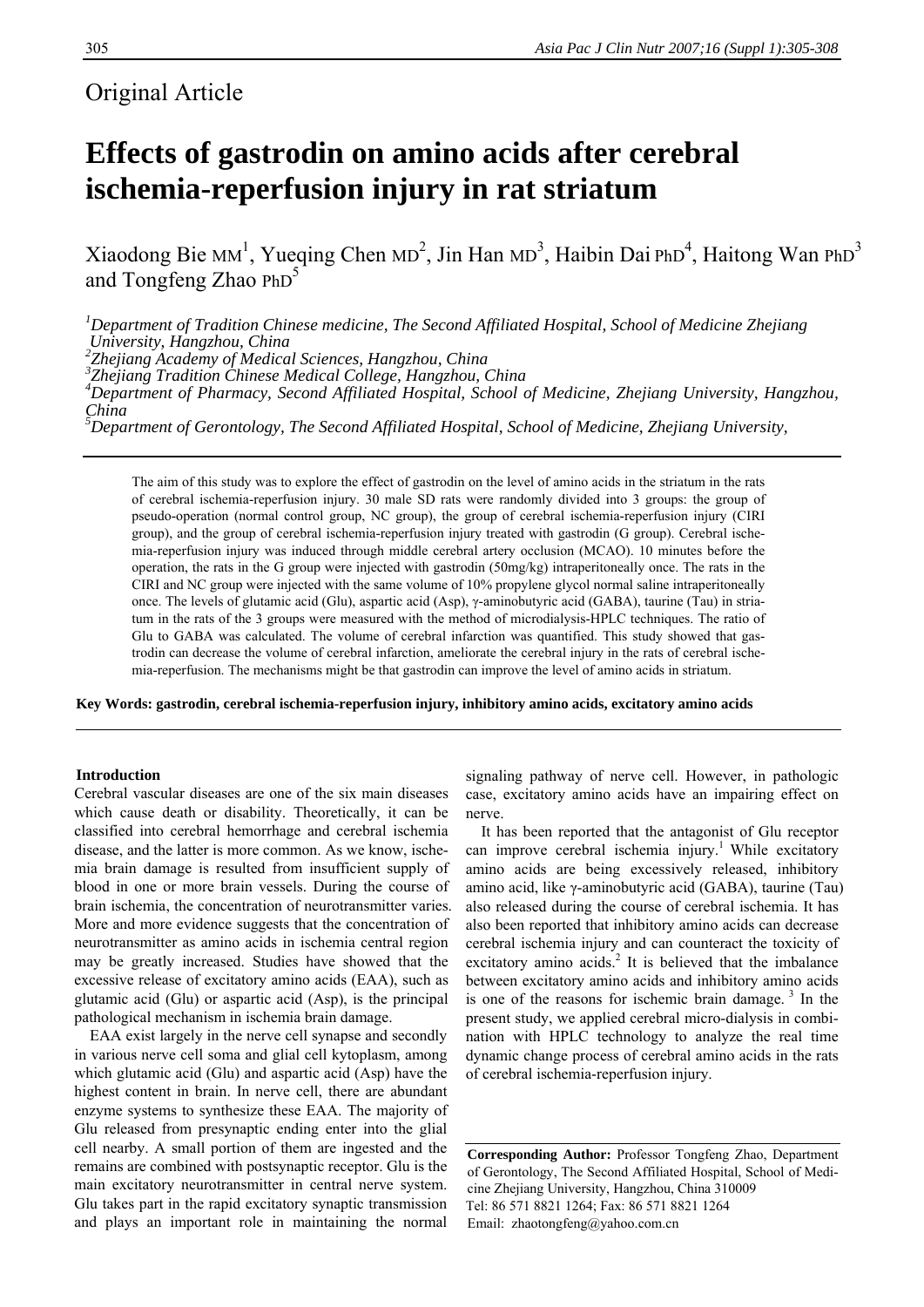The aims of this study were (1) to investigate the effect of gastrodin on the level of amino acids in striatum in the rats of cerebral ischemia-reperfusion injury. (2) to develop a new therapy for ischemic cerebral diseases.

# **Materials and methods**

# *Animals*

30 healthy and pure male SD rats (10 month old, weight 300g-350g) were purchased from animal Experimental Animal Center of Zhejiang Academy of Medical Sciences.

#### *Drugs and reagents*

O-phthalaldehyde, standard substance of amino acid (Glu, Asp, γ-GABA and Tau), mercaptoethanol, and potassium dihydrogen phosphate, were all purchased from Sigma Company. Methanol was purchased from Siyou Bio-Medical Technology Company, Tianjin, China. Gastrodin was purchased from Bali Moer Company, Ltd, Jilin, China.

#### *Equipment*

HPLC (Shimatzu LC-10ATVP system).

#### *Study design*

SD rats were anesthetized with ethylcarbamate (1.25g/kg, i.p.) and fixed in stereotaxic apparatus. The tectums of the rats were exposed. Dialysis tubes were posed on the right side of striatum (bregma forward  $AP=+0.2$ , side opening L=3.5, under cortical depth H=-5.8) according to the rats' cerebral stereotaxic atlas. Three small screws were fixed on the skull surrounding the tube, so that the tube does not move or get loosen along with the normal movement of the animal. After the operation, the rats were injected with penicillinto to prevent infection. The rats were recovered under  $25 \sim 30^{\circ}$  for 5 days until the normal action and diet were regained. No negative operation reaction, such as cachexia, should occur from the appearance.

Five days after the dialysis tube implanted, the model of cerebral ischemia-reperfusion injury was made through middle cerebral artery occlusion (MCAO) according to the method reported by Zea-Longa etc.<sup>4</sup> Amino acids level were measured in striatum with cerebral microdialysis-HPLC technology.

30 male SD rats were randomly divided into 3 groups: the group of pseudo-operation (normal control group, NC group), the group of cerebral ischemia-reperfusion injury (CIRI group), and the group of cerebral ischemiareperfusion injury treated with gastrodin (G group). Cerebral ischemia-reperfusion injury was induced through middle cerebral artery occlusion (MCAO). 10 min before the operation, the rats in the G group were injected with gastrodin (50mg/kg) intraperitoneally once. The rats in the CIRI group were injected with the same volume of 10% propylene glycol normal saline intraperitoneally once.

# *Collection of micro-dialysis liquid*

Opened dialysis reperfusion system, adjusted the constant flow pump to control the flow velocity at 2.0μL/min. The micro-dialysis probe was connected directly with cerebrospinal fluid liquid reperfusion system. Artificial cerebrospinal fluid (ACSF, pH7.4) included 126mM NaCl,

 $27.5$ mM NaHCO<sub>3</sub>, 2.4mM KCl, 5mM KH<sub>2</sub>PO<sub>4</sub>, 5mM  $Na<sub>2</sub>HPO<sub>4</sub>, 0.5mM Na<sub>2</sub>SO<sub>4</sub>, 0.82mM MgCl<sub>2</sub>•6H<sub>2</sub>O,$  $1.1$ mM CaCl<sub>2</sub> $\cdot$ 2H<sub>2</sub>O, 5mM glucose.

The rats implanted with dialysis tube were anesthetized with chloral hydrate (400mg/kg i.p.). Micro-dialysis probes were carefully inserted into the tube and fixed. After the flowing liquid were balanced for 120min, liquid were collected every 15min. The first two samples were used for self-comparison. Then the rats were suffered from MCAO. During this period, dialysate were collected every 15 min for four times. After 60 min of ischemia, the following reperfusion was taken. 8 tubes of dialyzate were collected until 120 min after the reperfusion. Then two tubes of dialyzate were collected. Before of every collection the lipuid was balanced for 120 min. The dialyzate liquid collected were immediately stored at -20℃. Amino acids level was analysed with HPLC after one week.

4 hours after ischemia reperfusion, neuroethology changes of the rats were observed according to the fourdivision system reported by Zea-Longa etc. Amino acids data of the rats with 2 scores of neuroethology were accepted in this experiment.

# *Amino acids analysis of dialyzate by HPLC*

HPLC setting: In this experiment, HPLC and fluorescence detector were combined to quantitatively analyze the levels of amino acids in dialyzate. Excitation Wave length  $(Ex) = 357$ nm. Emission Wave length  $(Ex) = 455$ nm. Mobile phase preparation: HPLC reversed-phase separation was applied in the experiment. Buffered water solution was used as mobile phase. Properly amount of organic agents, such as methanol, was used to improve the separation. Derivation reaction: Orthophthaladehyde/amino acids (OPA/AA) ratio was prepared for derivation agents: 5 mL OPA, 125μL methanol, 20μL mercapto ethanol and 1mL sodium tetraborate (0.1mol/L) were well mixed. The derivation agents were stored in shade, and were used after 24 hours' aging. 20μL amino acid standard substance solution or micro-dialysis sample liquid were taken for detection, and then 20μL sodium hydrogen carbonate (0.05 mol/L) and 10μL derivation agent were added and mixed well. The mixture were settled for 1 min and measured immediately.

#### *Standard curves of four sorts of amino acids*

Different concentrations of amino acid standard substance (diluted with 0.05mol/L sodium bicarbonate to get different concentration grades of 40μmol/L, 20μmol/L, 10μmol/L, 5μmol/L, 2.5μmol/L, 1.25μmol/L and 0.625μmol/L) were made. The response values of various amino acid derivatives at different concentrations were obtained. The curve of response value vs. amino acid concentration was made.

Cerebral infarct volume was measured by TTC dyeing method. After suffered from 60 min of cerebral ischemia and 24hours of reperfusion, the rats were sacrificed. The brains of the rats were harvested immediately and immerged into pre-cooled normal saline. And then the brains were cooled at -20℃ for 10 min, so that the brains were hardened slightly. Coronal cerebral slices (2 mm thickness) were made. After stained with 2%TTC for 30 min at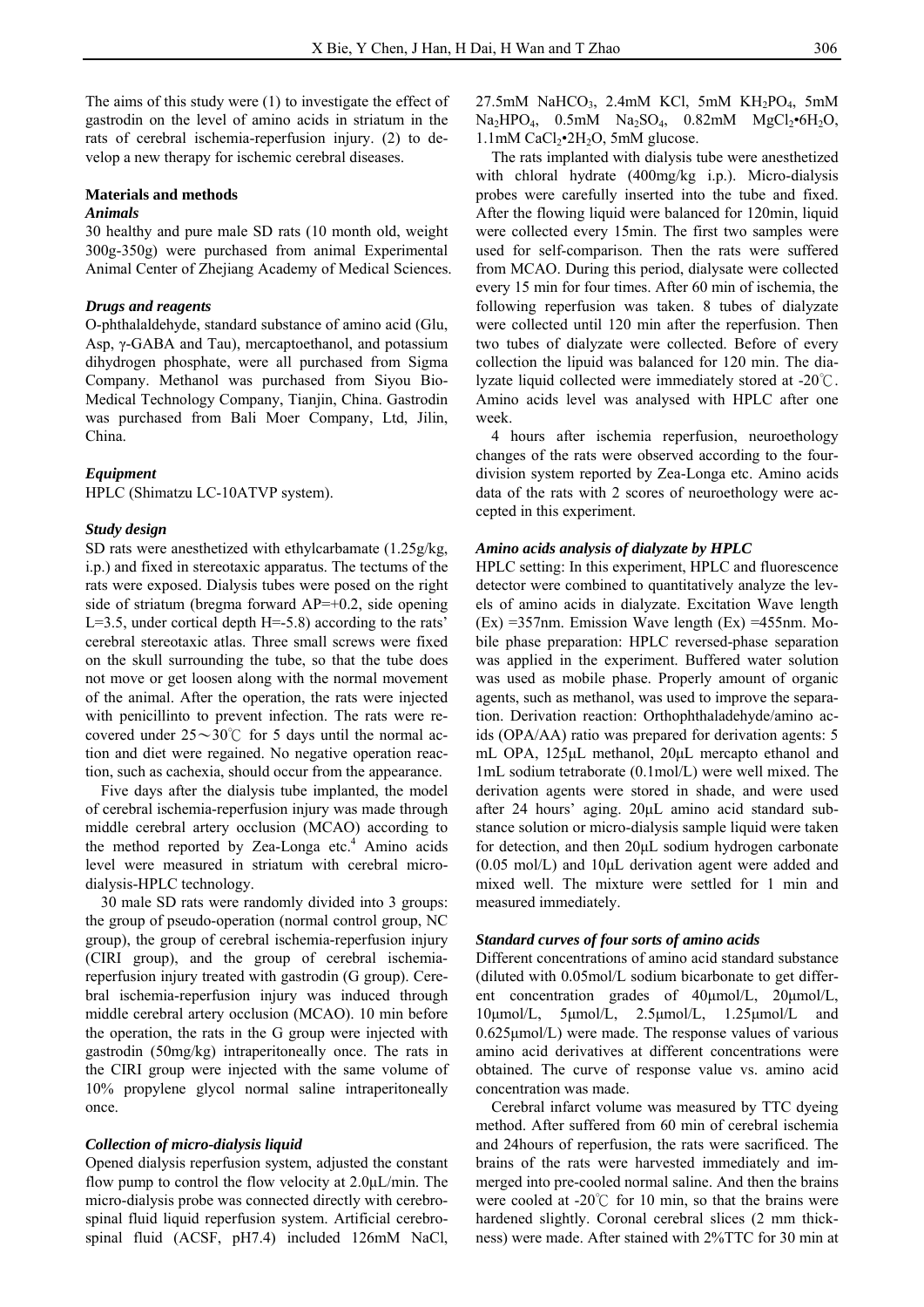37℃, the slices were fixed with 10% formalin over night. Total infarct volume=total infarct area × thickness of cerebral slice. Post-dropsy correction infarct volume=infarct volume × cerebral hemisphere volume on opposite side/hemisphere on the same side. Infarct rate (%) =total post-dropsy correction infarct volume/total cerebral hemisphere volume.

#### *Statistical analyses*

All the data were statistically analyzed as Mean  $\pm$  SD( $\bar{x}$ ±*s*). Student's t determination statistic analysis was carried out after single-factor variance analysis. *p* values <0.05 was considered as significant.

## **Results**

# *Effect of gastrodin on infarct volume*

After 60 min MCAO and 24 hours reperfusion, the cerebral infarct rate on the ischemia side in the rats of CIRI group was 32%, and in the rats of G group was 27%. The cerebral infarct rate in the G group was significantly lower than that in CIRI group  $(p<0.05)$  (Fig 1).

#### *Effect of gastrodin on amino acids level*

Under normal circumstances, the contents of four sorts of amino acids in striatum were ASP: 0.897±0.17µM; Glu: 2.405±0.42µM; GABA: 0.677±0.073µM; Tau: 5.186±0.685µM. After MCAO, the level of the four sorts of amino acids were increased quickly, especially the level of glu. Within the period of  $30 \sim 60$ min ischemia, the level of the four sorts of amino acids reached the maximum (ASP was 893% of that before ischemia; Glu was1413% of that before ischemia; GABA was 904% of that before ischemia and Tau was 548% of that before ischemia). After reperfusion, amino acids level droped rapidly. 60 min after the reperfusion, the lowering speed began to slow down until 120 min after the reperfusion. Except Tau, other three sorts of amino acids still remained at higher level (*p*<0.05).

In this experiment, gastrodin (50mg/kg) which could remarkable reduce the cerebral infarct volume were used to treat cerebral ischemia-reperfusion injury. The effect of gastrodin on amino acids in striatum in the rats of cerebral ischemia-reperfusion injury was investigated. The results showed that gastrodin had no significantly influence on amino acids levels in normal striatum before ischemia. Within 15 min after ischemia, the contents of the four sorts of amino acids in striatum in G group were significantly lower than those in CIRI group during the same period. The results showed that the concentration of Asp was 1.62±0.22μM, Glu 5.718±0.440μM, GABA 1.529±0.255μM and Tau 7.80±1.338μM, and they all got reduced compared with CIRI group, which were Asp 58.3% (*p*<0.05), Glu 48.1% (*p*<0.01), GABA 38.6% (*p*<0.01) and Tau 12.8% (*p*<0.01). Compared with CIRI group, the amino acids' peak values dued to ischemia were also sharply reduced in G group and the highest values were reduced by 38.5% (Asp), 41.2% (Glu), 23% (GABA) and 39.1% (Tau) respectively. After the reperfusion began, the amino acids level in striatum in the rats of G group began to decrease also. 120 min after the reperfusion, the levels of the four sorts of amino acids basically recovered back to normal levels, which had no



Figure 1. Effects of gastrodin on brain infarct volume induced by 60min MCAO followed by 24 hours reperfusion. When 50mg/kg of gastrodin was administrated 10 min prior to MCA occlusion, significant attenuation of infarct was observed. n=6. Data are presented as mean±SD.\**p*<0.05 vs. vehicle group (CIRI group).

significantly difference compared with the level before ischemia (*p*>0.05) (Fig 2).

### *Effects of gastrodin on the ratio of Glu to GABA in striatum*

The ratio of Glu to GABA reflects the balance between the level of cerebral excitatory amino acids and inhibitory amino acids in brain, which is stable in normal situation. The result of this experiment showed that the ration of Glu to GABA in cerebral striatum was 3.38 before ischemia. After the occurring of ischemia, the ration of Glu to GABA rose and reached to the maximal level at 5.52 after 60 min ischemia, which was about a 63.31% increase compared with the ratio before ischemia. The ratio gradually decreased afterwards and reached to 4.363 at 120min after ischemia, which was a 29% increase compared with the ratio before ischemia. The ration of Glu to GABA in G group was remarkably reduced. The ratio was 3.68 after 15 min of ischemia, and the maximal ratio was 4.31, which was reduced by 21.8% compared with the ratio in CIRI group. After 120 min of reperfusion, Glu/GABA ratio resumed to 3.48, which had no significantly difference compared with the normal control group. The results provided the evidences that gastrodin could inhibit Glu level more than GABA under the circumstance of cerebral ischemia (Fig 3).

#### **Discussion**

Gastrodia elata B1 is the tuber of arethusa herbage plant. Gastrodin is the most important and effective ingredient extracted from Chinese natural herbal gastrodia elata B1. Its molecular formula is C13H1807 and molecular weight is 286.25. However, it is still not clear about the mechanism how gastrodin ameliorate cerebral ischemiareperfusion injury. In the present study, cerebral microdialysis in combination with HPLC technology was used to analyze the real time dynamic change of cerebral amino acids in striatum in the process of cerebral ischemia-reperfusion injury, in order to explore the action mechanism of gastrodin on cerebral ischemia-reperfusion injury.

In this experiment, dynamic change of the four sorts of amino acids levels in striatum were observed in the rats of